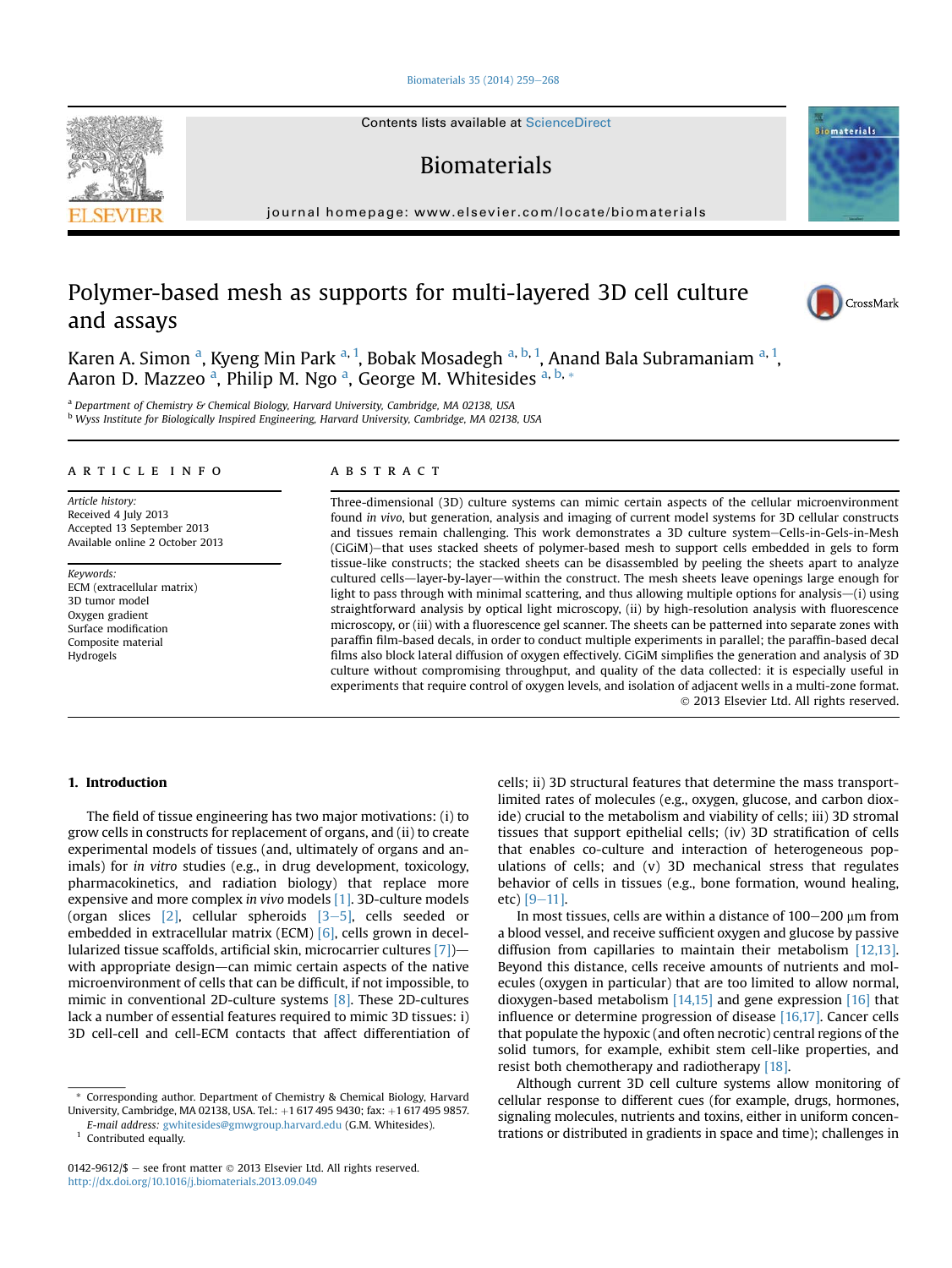sample handling  $\left[1\right]$  and imaging  $\left[19\right]$  hinder the wide-spread use of these 3D-culture systems. Biological samples with moderate thickness, including cells cultured in 3D (<1 mm thick) are commonly imaged using confocal microscopy [\[20\].](#page-9-0) Imaging by confocal microscopy, however, can be challenging because of limitations in optical depth of penetration, and photobleaching of dyes [\[19,20\].](#page-9-0) Techniques that either modify the optics of the microscope (e.g., two-photon and multi-photon microscopy)  $[21–24]$  $[21–24]$  $[21–24]$ , or acquire images of the samples from multiple angles (e.g., optical coherence (OCT) [\[25\]](#page-9-0) and optical projection tomography (OPT))[\[26\]](#page-9-0), have been developed to overcome these limitations. These techniques, although successful in increasing the penetration depth of light into the samples, often sacrifice depth of field for resolution. Single (or selective) plane illumination microscopy (SPIM), which combines optical sectioning and tomography with confocal imaging, allows imaging of large samples at high resolutions and with minimal photobleaching [\[27\];](#page-9-0) but sample handling can be difficult, particularly with respect to the spatial control of the components within the thickness of 3D-culture models. Deisseroth and co-workers introduced a preparative technique called CLARITY to transform intact tissues into optically-transparent and molecularlypermeable constructs while preserving the native structure of these tissues. This method permits visualization of neurites over long distances and provide information on the topological morphology of traced neurons—information which is lost if specimens of the brain were sectioned mechanically [\[28\].](#page-9-0)

Recently, we demonstrated that growing mammalian cells in thin (100 $-200 \mu m$ ) slabs of paper-reinforced gel ("Cells-in-Gelsin-Paper" or CiGiP), provided an experimentally simple approach with which to conduct in vitro 3D cell culture [\[29\]](#page-9-0). Hydrophobic patterns of wax were printed in arrays across the full thickness of cellulose paper to generate 96 hydrophilic zones that confined cells in circular slabs of ECM-based gels in the paper [\[30\]](#page-9-0). By stacking and de-stacking (e.g., peeling apart) sheets of cells embedded in hydrogels, CiGiP provided a simple approach for handling and analyzing cell cultures in 3D without requiring specialized equipment (most analysis can be done using a fluorescent gel scanner). The ease of separating stacked sheets of paper is in sharp contrast to the other methods required for analysis in other 3D cultures: microtomes, multi-photon microscopes, optical coherence tomography systems [\[20,31\],](#page-9-0) and lasercapture microdissection systems [\[32\].](#page-9-0)

Although CiGiP simplifies handling and analysis of the cultured cells, the cellulose fibers that constitute paper scatter light (Fig. S-1) and prevent high-resolution imaging of cells using an optical microscope. Many high-resolution techniques used routinely to analyze 2D cell cultures  $-$  for example, labeling with colorimetric stains to distinguish intracellular composition and structure, and observing cellular morphology through optical microscopy  $[20]$  therefore cannot be applied directly to CiGiP cultures. Another limitation of CiGiP cultures, as described by Derda et al. [\[30\],](#page-9-0) is that the wax-printed barriers allow dioxygen  $(0<sub>2</sub>)$ , and we presume, other molecules (certainly CO<sub>2</sub>, hydrophobic drugs (e.g., calcein-AM, mitomycin C) and perhaps water-soluble molecules such as glucose) to diffuse laterally within the plane of the sheet from the sides of the stacked 3D constructs. The diffusion of oxygen from the sides allowed cells to survive along the rims of the cell culture zones, even in layers that should, in principle, be severely depleted of oxygen [\[30\]](#page-9-0).

Here we describe a modification of CiGiP- "Cells-in-Gels-in-Mesh" or  $(CiGiM)$  – for generating 3D tissue models in which we replace the paper in CiGiP with an open polymer mesh as a scaffold to support cells embedded in ECM-based gels. Openings in the mesh (Fig. S-1B) allow unimpeded observation of cells by light microscopy, and high-resolution imaging by confocal microscopy.

#### 2. Materials and methods

#### 2.1. Materials

Reagents and chemicals were obtained from Invitrogen unless otherwise indicated. MDA-MB-231 cells, Eagle's Minimum Essential Medium (EMEM), and trypan blue were purchased from American Type Culture Collection (ATCC). Glutamax<sup>™</sup> and penicillin-streptomycin solution were obtained from Gibco. Polybrene was acquired from Sigma. Parafilm<sup>®</sup> was purchased from VWR, and polyethylene(terephthalate) (PET) mesh was purchased from McMaster-Carr. Paraformaldehyde was from Electron Microscopy Sciences.

#### 2.2. Cell culture and transduction

We cultured MDA-MB-231 breast cancer cells as recommended by ATCC in Eagle's Minimum Essential Medium (EMEM) at pH 7.2 with fetal bovine serum (10%  $(v/v)$ ), 1% Glutamax<sup>TM</sup> (1%  $(v/v)$ ), and penicillin-streptavidin (1%  $(v/v)$ ). We maintained cells as adherent cultures in vented tissue culture flasks at  $37$  C and  $5\%$  CO<sub>2</sub>. To express green fluorescence protein, the cells were transducted by lentivirus (GFP) in the presence of 5 mg/mL polybrene as described previously by Mammoto et al. [\[33\]](#page-9-0).

#### 2.3. Preparation of multi-zone PET-based mesh sheets

#### 2.3.1. Fabrication of multi-zone mesh sheet

PET-based mesh sheets were placed on a glass plate inside a SPI Plasma Prep II Chamber (Structure Probe Inc., West Chester, PA). We exposed the mesh to air plasma (100 W,  $\sim$ 1500 mTorr) for 30 min on each side. We created the desired pattern in the Parafilm<sup>®</sup> by pressing a custom-made steel-rule die (Apple Steel Rule Die. Co., Milwaukee, WI) against the film with a pneumatic press (Tippmann Clicker 1500). Adobe Illustrator CS4 files of the design of the steel-rule die are available by request. We sandwiched the Parafilm® decal and mesh between two aluminum plates. Using a hydraulic press with a heated platen (55 C), we pressed the aluminum plates with sufficient pressure  $(-5000 \text{ psi})$  for no more than 20 s [\(Fig. 1](#page-2-0)A). Upon releasing the pressure from the hydraulic press, we retrieved the multi-zone mesh with Parafilm® barriers generated by forcing the decal into the mesh.

#### 2.3.2. Sterilization of the mesh

We immersed the multi-zone mesh sheets in ethanol (200 proof) for 1 h. Mesh sheets were then air-dried and exposed to UV light inside a laminar flow hood for another hour. Air-dried samples were stored in a dry Petri dish, sealed with a strip of stretched Parafilm<sup>®</sup>.

#### 2.4. Fabrication of multi-zone paper-based supports

Multi-zone paper-based supports were prepared as described by Derda et al. [\[30\]](#page-9-0). In brief, multi-zone designs were drawn in Illustrator CS4 (Adobe) and printed to a sheet of Whatman #114 paper (20 cm 20 cm) by a wax printer (Phaser 8560DN, Xerox). We baked the wax-printed paper in an oven (150 C, 2 min) to melt and allow wax to penetrate through the thickness of the paper. The wax-printed paper was cut to multi-zone plates using a laser cutter (Versa Laser-Universal Laser VL-300). We immersed the baked multi-zone paper in ethanol for 1 h to remove the residual wax. The paper was incubated with a fresh solution of ethanol for an additional hour, and air-dried in a laminar flow hood with UV light for 1 h for sterilization.

#### 2.5. Seeding of cells onto multi-zone mesh sheets and multi-zone paper-based supports

We detached the cells from the tissue culture flasks by incubating in a solution of trypsin-EDTA for 5 min and washing in culture media. We resuspended the cells in Matrigel (BD) at a concentration of  $4 \times 10^7$  cells/mL Matrigel, or diluted them to obtain the desired concentrations to prepare the calibration curve. For all suspensions, we used Matrigel as received without further dilution. While holding the multi-zone mesh with tweezers, we applied the suspension on the hydrophillized zones of the mesh using a micropipette. Using the tip of the micropipette, we spread the suspension on the zone to allow complete permeation of the mesh in the zone by the cells in Matrigel. Unless noted otherwise, we applied 3  $\mu$ L of the 4 10<sup>7</sup> cells/mL Matrigel suspension on each zone. Based on this volume and concentration, the initial seeding density in each zone was  $1.2$  10<sup>5</sup> cells/zone. After seeding, we placed the mesh in a Petri dish containing medium that was pre-warmed to 37 C. To allow the Matrigel to gel completely, we incubated the multi-zone mesh, or paper containing suspensions of cells, in Matrigel for at least 12 h, prior to stacking.

#### 2.6. Culture of stacked CiGiM

To keep the sheets in conformal contact and submerged in culture medium, we sandwiched layers of paper or mesh containing cells embedded in Matrigel in a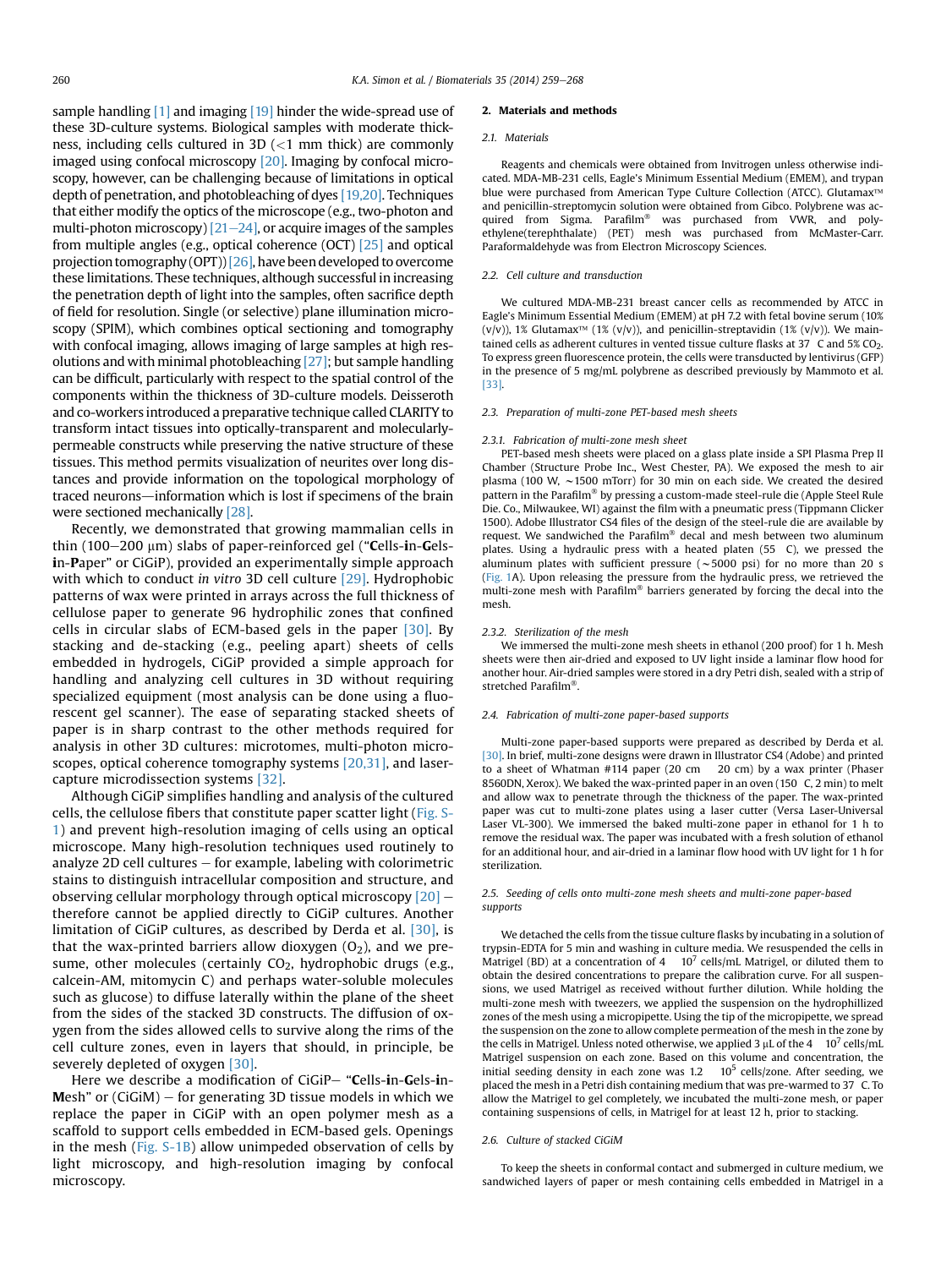<span id="page-2-0"></span>

Fig. 1. (A) Schematic representation of the decal-transfer method used to pattern hydrophobic paraffin films onto PET-based mesh sheets. (B) General scheme for the seeding of hydrogel-suspended cells on multi-zone supports. Unless stated otherwise, the patterned sheets used in the experiments have a thickness of 180  $\mu$ m. (C) Images of multi-zone PET-based mesh sheets with paraffin decal-transferred barriers and multizone paper with wax-printed barriers. Micrographs show the interface of the zone and the hydrophobic barriers of multi-zone paper and mesh.

poly(acrylonitrile butadiene styrene (ABS)-based holder, or in between two metal plates (Fig. S-3). These holders were custom-made with holes corresponding to the positions and diameters of the zones of the multi-zone mesh. The plates were also equipped with four threaded holes that fit screws to guide the alignment and fastening of the sheets during stacking. Using these holders, we stacked and secured the sheets in place with the screws and the appropriate nuts until they were fingertight. We placed the stacked cultures in a Petri dish containing culture media. Each stack was cultured for 9 days and media was changed every 2 days.

### 2.7. Analysis of cell viability and imaging

To evaluate viability, we disassembled the holders and peeled the layers apart with tweezers. The separated layers were washed briefly with warm (37 C) Hank's Balanced Saline Solution (HBSS) for 5 min, stained with calcein (4  $\mu$ g/mL) in HBSS for 20 min at 37 C and washed twice with HBSS (20 C) before scanning for the intensity of calcein. We used Typhoon FLA 9000 gel scanner, set at a resolution of 50  $\mu$ m and a photomultiplier tube (PMT) setting of 300 V to image for the intensity of calcein. The intensities of the zones were quantified using ImageJ. The number of cells in each zone was calculated using a calibration curve prepared by measuring the intensity of calcein staining in known number of cells (Fig. S-6A).

To label dead cells, we incubated the layers of the constructs in trypan blue (ATCC, 0.2% in PBS (1 ), pH 7.2) for 10 min. After washing the stained solutions in PBS (twice for 5 min), we viewed each layer under an inverted light microscope.

Layers to be examined by confocal fluorescence microscopy were washed in PBS and fixed in 4% aqueous paraformaldehyde (PFA) overnight, washed twice with PBS, incubated in DAPI (30 nm in PBS) for an hour, and washed twice with PBS to remove excess dye before microscopy. We viewed the cells in the zones of each layer using a Zeiss LSM710 confocal microscope (Carl Zeiss Microscopy, LLC, Thornwood, NY).

# 3. Results and discussions

Building on our previous work on paper-based cell culture, we start with the premise that our 3D mesh-sheet based cultures should be designed with five features: (i) The multi-zone mesh sheets should consist of two distinct regions: hydrophilic zones that allow seeding of cells embedded in ECM (i.e., Matrigel), and hydrophobic barriers that confine the seeded cells within the boundaries of the hydrophilic zone. (ii) The cell-culture platform should consist of materials (e.g., mesh fibers, hydrogels, and hydrophobic barriers) that are all non-toxic to cells. (iii) The film and polymer-based mesh should consist of materials which withstand chemical, thermal, or UV sterilization procedures. (iv) The polymerbased mesh sheets should consist of a material which is either hydrophilic or can be made hydrophilic to facilitate spreading and wicking of liquid ECM through the thickness of the mesh. (v) The mesh sheet should be of a total thickness that does not limit the mass transport of  $O_2$  and other nutrient molecules (e.g., glucose), or waste products (e.g.,  $CO<sub>2</sub>$ , or lactate), within a single sheet, at a typical seeded cell concentration ( $<$ 200  $\mu$ m for  $\sim$  100,000 cells/ $\mu$ L) [\[34\].](#page-9-0)

# 3.1. Materials for creating multi-zone mesh

We chose mesh because it has the properties of paper-it is stackable and wettable—which are attractive as a supporting scaffold for multi-layered 3D cultures. Unlike paper, mesh has openings large enough for microscopy without scattering of light.

We seeded and gelled suspensions of MDA-MB-231 cells in Matrigel on several commercially available mesh sheets-poly(propylene), Nylon, PEEK, and poly(ethylene tere $phthalate)$  (PET)—to identify materials that would hold the Matrigel most stably. Among the various mesh materials we tested, PET and PEEK provided the best performance in their ability to support the gel-suspended cells. We found that gels supported on other mesh materials tended to fall off from the mesh during culture (Fig. S-2). Although we infer that adhesion between the surface of the mesh and the gel is important, it is unclear why PET and PEEK proved superior to other polymers for supporting hydrogels; we speculate that the aromatic groups of these materials oxidized on exposure to the plasma that was used to render the surface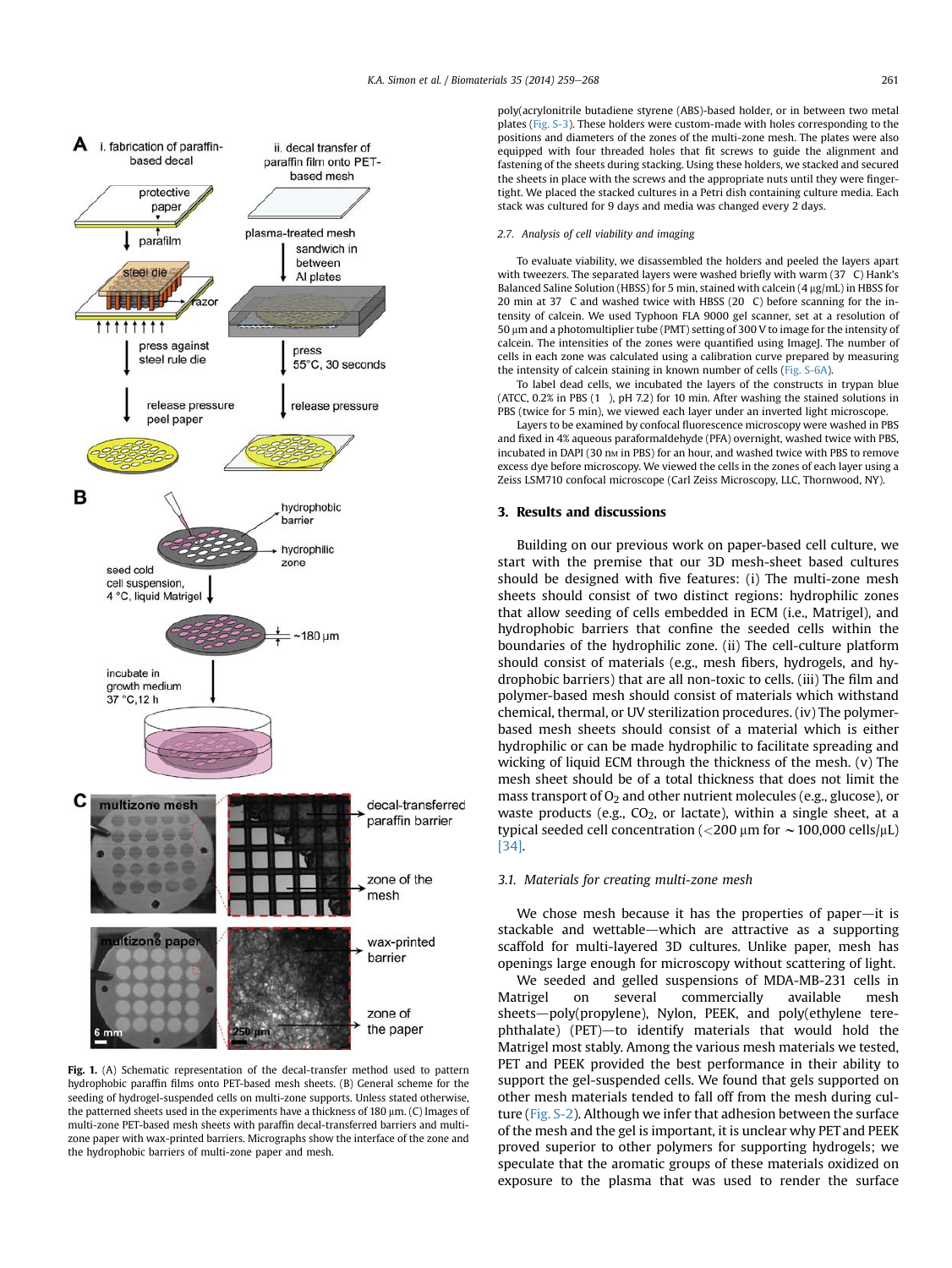wettable, to give a greater density of polar groups. Although both PET and PEEK supported the gels stably; PET is significantly less expensive than PEEK, and therefore we chose it as the mesh material for all of the experiments described in this paper. We used a PET mesh that is commercially available at a thickness comparable to Whatman #114 chromatography paper ( $\sim$ 180 µm), which we used previously for CiGiP <a>[30]</a>. The PET-based mesh also had openings with diameters (250  $\mu$ m) large enough to visualize the cells through a microscope. We did not optimize the ratio of the dimensions of the opening of the mesh and the fiber diameters in this work.

We chose Parafilm<sup>®</sup> as the hydrophobic film with which to fabricate the barriers on the mesh. Parafilm<sup>®</sup> (a film composed of approximately 50/50 paraffin wax and polyolefin) is inexpensive, has a thickness of less than 200  $\mu$ m ( $\sim$ 127  $\mu$ m), and can be heated and solidified reversibly without changing its chemical and bulk properties [\[35\]](#page-9-0); these characteristics make it a suitable material to serve as a hydrophobic barrier. Its fabrication into decals to make "zones" is straightforward.

#### 3.2. Hydrophilization of PET-based mesh sheets

Spreading aqueous hydrogels on unmodified polymeric meshes proved difficult. Instead of spreading and forming films that spanned the voids of the mesh, the liquid ECM beaded on native polymer fibers and formed drops, an observation that we attribute to the hydrophobicity (e.g., high contact angle of the aqueous solution of the gel) of the native polymers. We overcome this limitation by rendering our meshes hydrophilic.

We measured the apparent contact angle of water on the mesh sheets (the droplets were large enough that they rested both on the fibers and on air in the voids of the mesh, and hence we do not measure the equilibrium contact angle of the polymer) before and after hydrophilization using a modified Sessile-Drop Technique [\[36,37\]](#page-9-0). The full details of the measurement procedure are provided in the Supplemental Information. Of the three methods we tested  $$ treatment with air plasma, base hydrolysis, or acid hydrolysis  $$ treatment with air-plasma reduced the apparent contact angle of water on the polymeric material the most—from  $113 \times 3$  to 23  $3$ (See Table S-1 for contact angles). Plasma treatment also required the shortest treatment time (approximately 60 min to air plasma).

#### 3.3. Fabrication of multi-zone mesh sheets

[Fig. 1](#page-2-0)A shows the two-step decal-transfer process we employed to create multi-zone mesh sheets. This process combines (i) steelrule die cutting and (ii) hot pressing. First, we fabricated hydrophobic decals by pressing a custom-made steel-rule die against sheets of Parafilm®. The steel-rule die was designed to punch out a square array of 25 circular zones  $(5 \quad 5)$  with a diameter of about 6 mm in the Parafilm<sup>®</sup>. The zones have diameters that are similar to those of the wells in standard 96-well plates, but we used a smaller, 25-well design, to minimize the use of media and reagents. Second, we hot-pressed the Parafilm<sup>®</sup> decals onto PET meshes treated with air plasma in between two aluminum plates heated to 55 C ([Fig. 1](#page-2-0)A). The Parafilm<sup>®</sup> melted and filled the voids of the mesh to form a solid barrier extending across the full thickness of the mesh.

We attempted to pattern sheets of paper by embossing Paraf- $\lim$ <sup>®</sup> decals; we found that the paraffin failed to penetrate the full thickness of the paper. In the mesh, voids are shaped regularly and span the thickness of the sheet; this geometry allows the molten paraffin to penetrate the voids efficiently. In paper, the structure of the voids is non-uniform and irregularly oriented in space, and it is thus difficult for the molten paraffin decals to block the voids effectively. To render uniform hydrophobic barriers, as described previously, we printed the sheets of paper with hydrophobic wax, and then baked these sheets of paper to allow the wax to permeate the entire thickness of the paper [\[30\].](#page-9-0)

We sterilized the multi-zone mesh sheets by immersing the sheets in ethanol for an hour, and then exposing the sheets to UV light for 24 h. Although it was possible to autoclave the multi-zone sheets using the "liquid setting" (i.e., autoclave the sheets while immersed in water), soaking each sheet in separate containers was necessary to prevent the mesh sheets from sticking together (Parafilm $\delta$  barriers stick together when molten); thus made the process of sterilization time-consuming.

# 3.4. Generation of 3D cultures on the zones of patterned sheets of mesh and paper

[Fig. 1](#page-2-0)B describes the generation of multi-zone CiGiM and CiGiP. We constructed 3D cultures of cells using single sheets of the multizone mesh and paper by spotting suspensions of MDA-MB-231-GFP cells in cold, liquid Matrigel (4 C) onto the zones of the mesh or paper. The Matrigel transforms from a liquid to a gel inside the mesh or paper when immersed in warm culture media (37 C) [\[29,30\].](#page-9-0) We cultured the sheets as single layers (SL), or stacked multiple sheets in a custom-built holder to generate thicker constructs (Fig. S-3); holders were either fabricated using 3D-printing (ABS-based holders) or machined (stainless steel plates). Although liquid Matrigel gels rapidly when heated to temperatures that range from 22 C to 35 C  $[38]$ , out of an abundance of caution, we waited for at least 12 h before stacking to ensure that the Matrigel had gelled completely.

# 3.5. Comparison of the characteristics of multi-zone mesh sheets and paper

[Fig. 1](#page-2-0)C shows representative photographs of the multi-zone mesh and paper. Fibers of the mesh sheets are arranged and spaced regularly; openings in the mesh span the thickness of the layer. Paper appears opaque, with the cellulose fibers providing no voids large enough to span the thickness of the sheet. Micrographs show noticeable differences in the structure of the wax-printed and decal-transferred barriers ([Fig. 1C](#page-2-0), inset). Paraffin decals filled the voids within the mesh, whereas the printed wax only coated the fibers of the paper, with open pores in the hydrophobic region visible from the filtering of light through the wax-coated fibers. We thus hypothesized that decal-transferred Parafilm<sup>®</sup> barriers would block the lateral diffusion of molecules (including oxygen) in the plane of the film more effectively than wax-printed barriers, since there were fewer apparent macroscopic pores in the hydrophobic regions.

#### 3.6. Visualization of cells-in-gels with optical microscopy

We spotted suspensions with different concentrations of MDA-MB-231-GFP cells  $(6 \t10^4 \text{ cells/zone} - 30 \t10^4 \text{ cells/zone})$  into zones of paper and mesh. The increase in the number of these MDA-MB-231 cells can be distinguished clearly by the bright-field images of the zones of the mesh. In contrast, all bright-field images of the zones of paper that contained cells-in-gels showed only networks of cellulose fibers [\(Fig. 2\)](#page-4-0). These results illustrate one of the advantages of using mesh as a support for 3D cultures: it is possible to observe both the density and the morphology of the non-labeled cultured cells using an optical microscope.

Since differences in the density of cells cultured on the paper sheets were indistinguishable with bright-field microcopy, we stained the zones of multi-zone mesh and paper with calcein, and acquired images with a fluorescence gel scanner. Intensities of the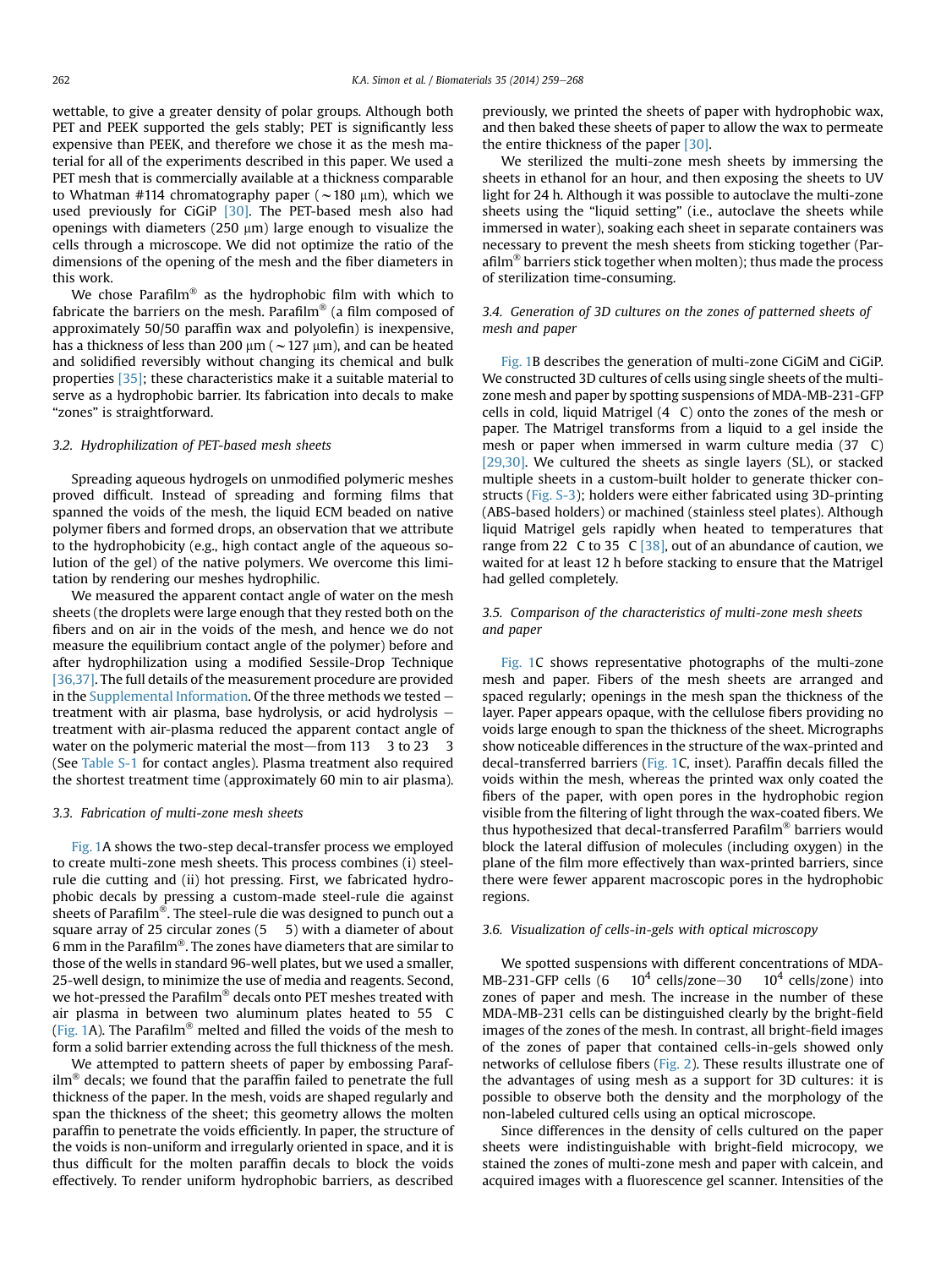<span id="page-4-0"></span>

Fig. 2. Qualitative comparison of optical micrographs: image resolution of CiGiM and CiGiP for different concentrations of MDA-MB-231 cells. Cells were seeded in Matrigel and cultured for 12 h to form stable cell-laden, gelled layers in the mesh. The dark "borders" are the PET threads that support the cell-laden gels. Scheme showing that Matrigel and cells form a continuous sheet through openings and threads of the PETbased mesh.

zones increased linearly with increasing concentrations (Fig. S-4C) of cells for both mesh and paper-an observation consistent with our previous work on multi-layered 3D cell culture supported on sheets of chromatography paper [\[30\]](#page-9-0). Thus, cells-in-gels cultured on paper and mesh can both be analyzed using a fluorescence scanner; the ease of use, and ready availability of scanners, provided a means of comparing the two patterning methods (i.e., wax printing of chromatography paper, and decal transfer of Parafilm<sup>®</sup> onto mesh) directly in their ability to block  $O_2$ .

# 3.7. Distribution of viable cells within stacks of multi-zone mesh and paper

To identify the patterning method that blocks the lateral diffusion of oxygen more effectively, we assembled, in parallel—two stacks $-(i)$  nine layers of multi-zone mesh sheets, and (ii) nine layers of multi-zone paper, both containing suspensions of MDA-MB-231-GFP cells in Matrigel. For convenience, we refer to these layers as L1, L2, L3, L4, L5, L6, L7, L8, and L9, where L1 is the topmost layer, and is in contact with the medium. Stacking these sheets on top of a sheet of cellulose acetate (L9 is in contact with this sheet) allowed us to generate multi-layered 3D cultures. The oxygenimpermeable cellulose acetate sheet blocked access of  $O<sub>2</sub>$  from the bottom of the stack. In the stack of multi-zone sheets of paper, a sheet of perforated cellulose acetate, with perforations aligned with the zones containing the cells, limited the diffusion of media and gases to the hydrophobic regions of the topmost layer of the stack ([Fig. 3A](#page-5-0)). Following established protocols from CiGiP [\[30\]](#page-9-0), we also placed a sheet of perforated cellulose acetate on top of the stack of multi-zone sheets of mesh. We expect the concentration of  $O<sub>2</sub>$  to decrease monotonically from the top (i.e., in L1) to the bottom (i.e., L9) of the stack [\(Fig. 3A](#page-5-0)) [\[29,30\].](#page-9-0) To estimate the gradient of oxygen due to the presence of cells within this stacked configuration, we created a 3D finite element model (Figs. S-9 and S-10) using the simulation software Comsol Multiphysics 4.3. Our simulations show that the concentration of oxygen in the stack drops from 0.2 mm at the top of the stack, to  $< 0.001$  mm at a depth of  $\sim$  1.39 mm. In addition to oxygen, a gradient of growth factors and other nutrients (e.g., glucose) can form, and hence possibly influence cellular response (i.e., migration, metabolism, death). The stacks were held together with custom-built (using 3D printing, dimensions and fabrication method described in detail in the Supporting Information), rigid polymeric holders fabricated from poly(acrylonitrile butadiene styrene) (ABS) (Fig. S-3A).

After nine days of culture, we disassembled the stacks by disassembling the holder, peeling the layers apart, incubating each layer in a solution of calcein-AM, and acquired fluorescence (calcein generated from the hydrolysis of calcein-AM-a reaction that is catalyzed by intracellular esterases of viable cells) [\[39\]](#page-9-0) images of each layer with a fluorescence gel scanner. We found that for both systems (paper and mesh), the intensity of calcein in the zones decreased monotonically from L1 to L9 [\(Fig. 3](#page-5-0)C, D). These results are consistent with our earlier work, in which cell viability decreased from the top to the bottom of the stack [\[29,30\].](#page-9-0)

In layers where  $O_2$  was more limited than in L1 (i.e., L2 to L9), the distribution of calcein intensities within individual zones was heterogeneous in paper, but relatively homogeneous in mesh ([Fig. 3C](#page-5-0)). In paper, calcein intensities were higher around the rims than the cores of the zones (imaged as dark rings); in mesh, the intensities were uniform within individual zones. We interpret the formation of rings of live cells as the result of cells migrating to the edges of the zones to regions of higher relative oxygen concentrations within the lateral confines of a single sheet [\[29,30\]](#page-9-0). To compare the distribution of the florescence intensity within the zones, we obtained a line profile of calcein fluorescence intensities across the diameter of representative zones, and generated intensity plots for mesh and paper. The intensity plots confirmed concentration of cells (shown as two "peaks") at the edge of the zones of paper; these peaks were absent in the zones of mesh ([Fig. 3](#page-5-0)E). This difference confirmed that completely filling the voids of the mesh reduced the lateral diffusion of  $O<sub>2</sub>$  sufficiently that it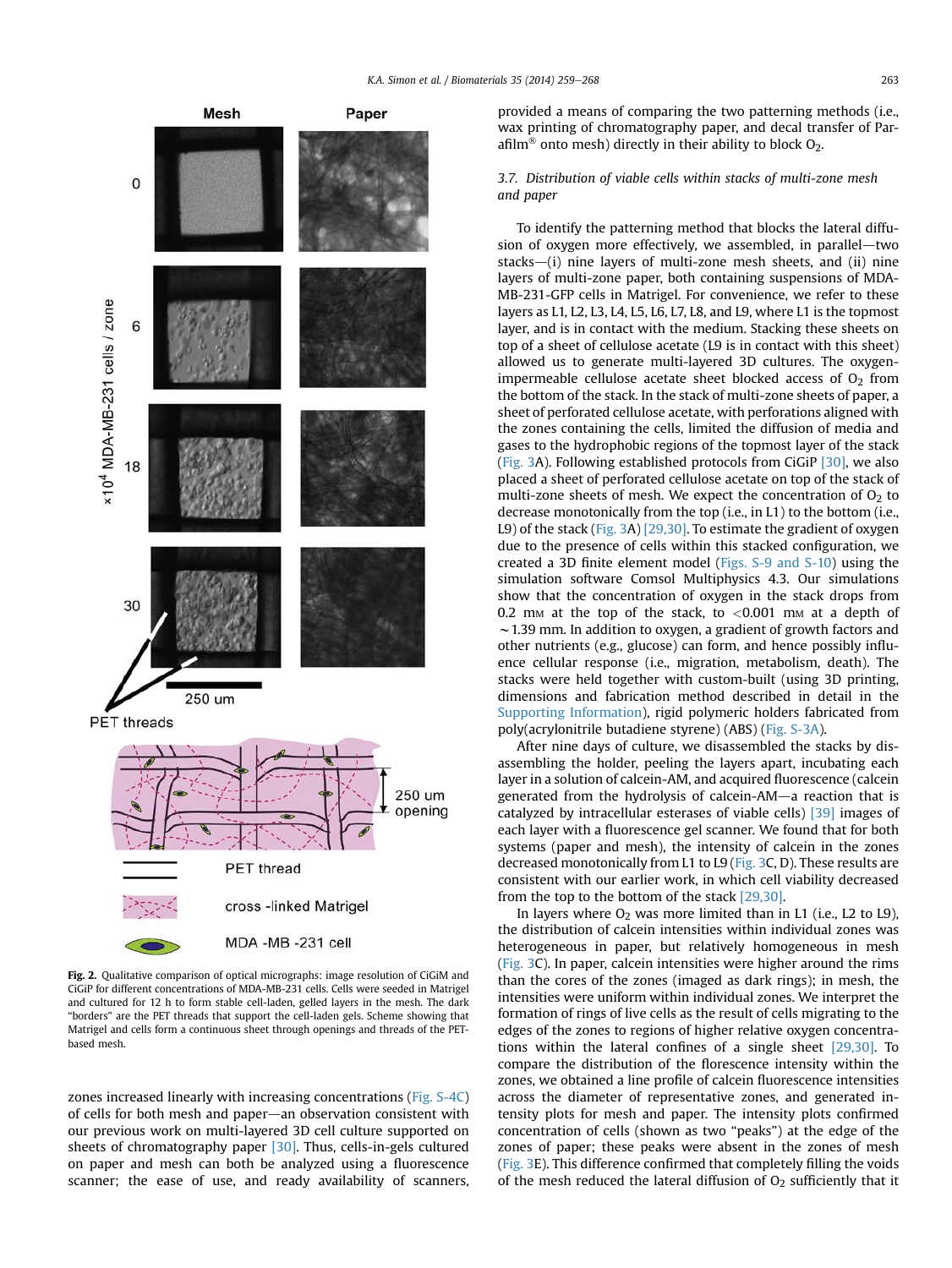<span id="page-5-0"></span>

Fig. 3. (A) Scheme summarizing the stacking of multi-zone sheets of CiGiM and CiGiP to generate 3D cell cultures with collective millimeter-scale thicknesses (9 layers 180 µm thick/layer ¼ 1.6 mm thick). We spotted 120,000 cells into each of the central nine zones of each layer. The generated stack was cultured for 9 days before de-stacking and analysis. A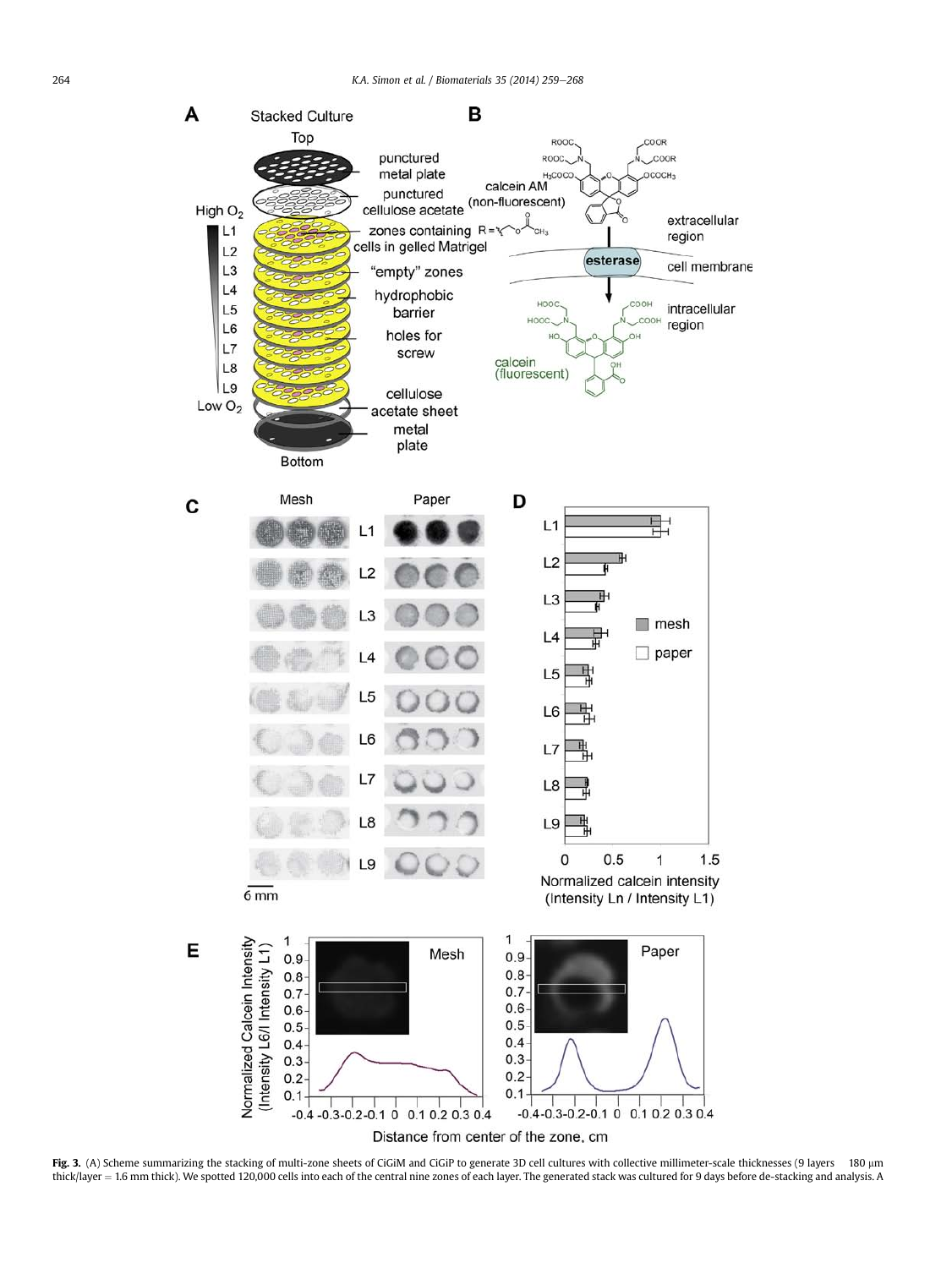prevented the formation of rings consisting of live cells at the rim of the zones.

## 3.8. Colorimetric staining and imaging using light microscopy

Since using mesh as a support allowed viewing of the cultured cells with light microscopy, it was also possible to use colorimetric histological stains to assess cell death. We found that the uptake of the dye in the cells increased from L1 to L9 (Fig. S-5A), when the cells were stained with trypan blue (this dye only permeates the membranes of dead cells) [\[40\].](#page-9-0) These results confirmed that cell death increased in deeper layers that received less  $O_2$ , and is consistent

and 26 h post-cell death  $[41]$ , this protein is likely degraded completely in cells that have been dead for more than 24 h prior to fixing. This degradation explains the decrease in GFP fluorescence in deeper layers of the stack.

The morphology of the cells transitioned from spindle-shaped in the upper layers to round in the lower layers; this change in shape further suggests that the cells in the upper layers were predominantly alive, while cells in the lower layers were mostly dead. Using a calibration curve (Fig. S-6A), we quantified the number of viable cells from the fluorescence signal of calcein (Fig. 4C), and found that the number of viable cells decreased by up to 96% Eq. (1).

| % decrease $=$ (number of viable cells in L <sub>1</sub> number of viable cells in L <sub>N</sub> ) 100 |                                 |  |  |  |  |  |  |
|---------------------------------------------------------------------------------------------------------|---------------------------------|--|--|--|--|--|--|
|                                                                                                         | number of viable cells in $L_1$ |  |  |  |  |  |  |

with the results obtained from staining with calcein ([Fig. 3C](#page-5-0), D). In the multi-zone paper, trypan blue stained both the cells and the fibers (Fig. S-5A), and hence correlating fluorescence and colorimetric staining for cells in paper was not possible. These results show that the use of mesh as a support for 3D cultures, made it possible to evaluate the viability of cells in 3D using simple equipment and reagents, such as optical microscopes and colorimetric stains.

# 3.9. Reduction of  $O<sub>2</sub>$  diffusion in stacked CiGiM cultures and confocal fluorescence imaging

Despite the fact that CiGiM eliminated the 'rings of live cells' observed with CiGIP, measurements of intensity indicated that cells in L9 did not die completely in stacks of either mesh or paper (Fig. S-3A); we hypothesized that the pores in the 3D-printed ABS holders might have allowed small amounts of oxygen to diffuse into the cultures. We further optimized the culture conditions in the next sets of experiments. To reduce oxygen diffusion into the stacked culture, we replaced our ABS holders with machined stainless steel plates as holders to bring the layers of the mesh into conformal contact. We also wrapped the periphery of the stack with a strip of Parafilm® (Fig.  $S-3B$ ).

After nine days of culture, we de-stacked the layers, stained with calcein, and scanned the layers with a fluorescence scanner as described previously. We then fixed the cells with paraformaldehyde (PFA, 4% by volume in phosphate buffered saline, PBS) to preserve the cell's ultrastructure. Using standard protocols, we stained the cells in the sheets with fluorescent stain, 4', 6diamidino-2-phenylindole (DAPI) to visualize nuclei. Fig. 4A and B show confocal fluorescence images of cells cultured on mesh-based supports. Green fluorescence allowed visualization of the morphology of the cells that expressed GFP, while blue fluorescence from DAPI labeled the nuclei of all cells. The intensity of GFP in the cells decreased continuously from L1 to L7, and became undetectable in L8 and L9 (Fig. 4A, Fig. S5-B). These results were consistent with results from staining with calcein [\(Fig. 3](#page-5-0)C) and optical microscopy (Fig. S5-A). Since GFP has a half-life anywhere between 10

This result confirmed that non-porous materials, (here, the stainless steel plates and a strip of Parafilm<sup>®</sup> at the edge of the stack), provided uniform pressure, kept the stack of mesh sheets intact, eliminated diffusion of oxygen to the cells from the edge of the stack, and achieved virtually complete cell death at the bottom layers. Although our results are highly suggestive that the cells died due to lack of oxygen in the lower layers of the construct, we cannot exclude the possibility that growth factors or other nutrients may be additional limiting factors.

The morphology of the cells cultured in 3D can be imaged using a confocal fluorescence microscope at resolutions higher than that obtainable with a light microscope. For example, we have visualized the arrangement of F-actin filaments in 3D cultures of MDA-MB-231 breast cancer cells within a PET mesh sheet (Fig. S-11).

# 3.10. Factors that can deplete oxygen in the lower layers of CiGiM cultures

Having established that CiGiM was able to produce onedimensional gradients in oxygen, and presumably, of other nutrients such as glucose throughout the thickness of the construct, we proceeded to analyze the distribution of cells cultured in CiGiM. The number of viable cells continuously decreased from L1 to L9. In L1, the number of cells exceeded the initial seeding density by fivefold, while in L2 the number of cells remained roughly similar to the initial seeding density. In lower layers, the number of viable cells after nine days of culture was below the number of cells seeded initially. In a given mesh layer, the number of cells can increase due to the proliferation of the cells, or migration of cells into the layer from other layers, and can decrease due to cell death, or migration of cells from the layer into other layers (Fig. 4C).

Clearly, cells in deeper layers of the stack, depleted of nutrients, died or migrated to upper layers. The depletion in nutrients could be due to two potential, and possibly coupled, reasons: (i) the cells on the topmost layer consumed most of the  $O_2$ , and (ii) the Matrigel and mesh were barriers to the diffusion of oxygen from the nutrient-rich media and thus the cells received decreasing fluxes of

(1)

single layer (SL) containing the same number of cells in each zone was also cultured in parallel as a control. (B) Scheme for the conversion of non-fluorescent calcein-AM to fluorescent calcein by esterases present in viable cells. (C) Scanned images of the zones after disassembly of the stacked cultures of MDA-MB-231 cells. The grayscale intensities represent the fluorescence of calcein generated from the hydrolysis of calcein-AM by the intercellular esterase of viable cells. (D) Graph depicting the calcein intensity profile of mesh and paper. Intensity values from each zone were subtracted by the background intensity (empty zones where no cells were spotted), and normalized by the intensity of L1. (E) Line scans show the distribution of the calcein intensity across the diameter of the zones of L6 in PET-based mesh and paper-based supports. (Inset) Image showing the zones of L6 The horizontal bars (8 mm) represent the areas measured to generate the line scans in (E).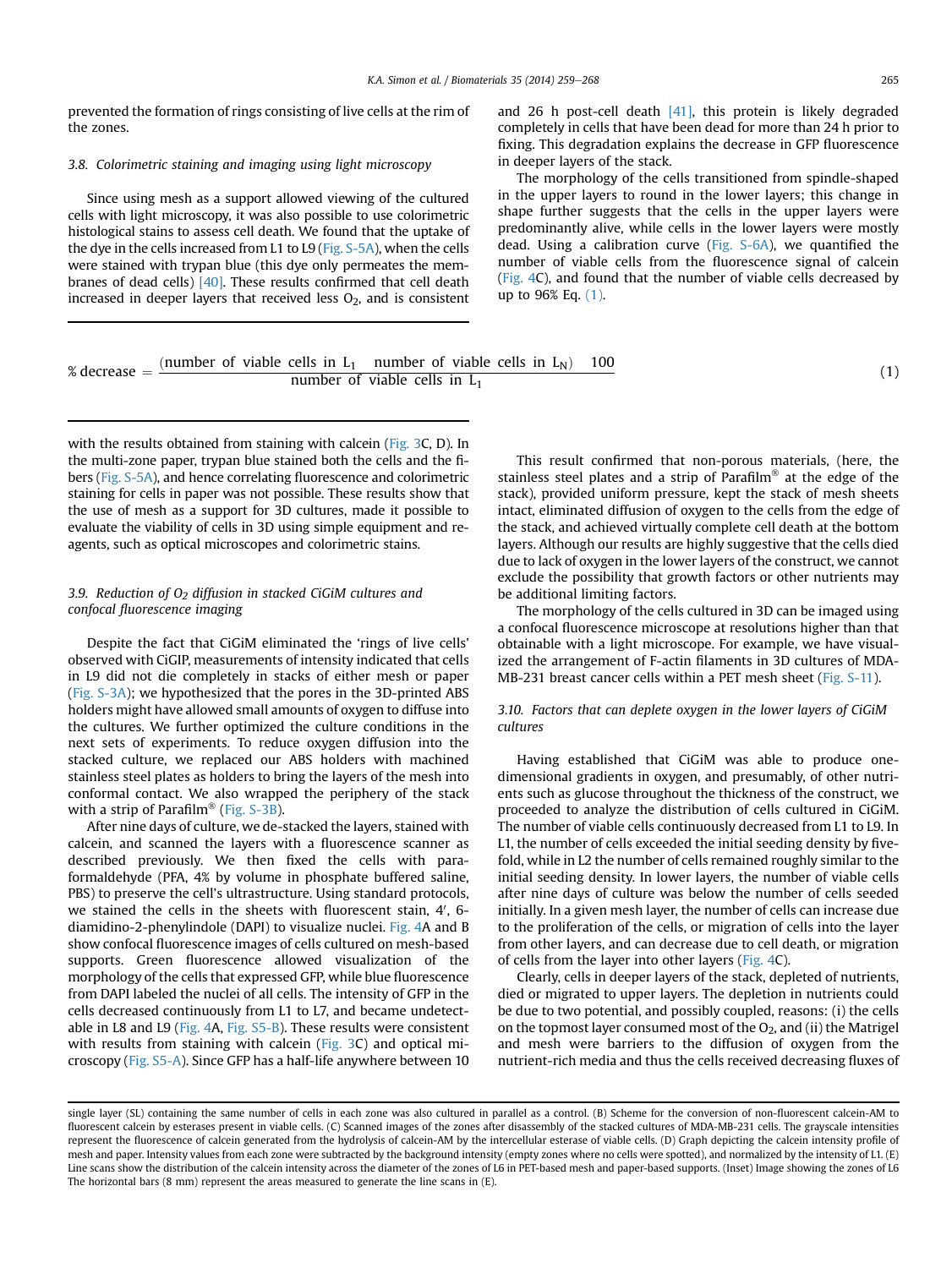

Fig. 4. (A) Confocal fluorescence images of MDA-MB-231-GFP cells showing the change of cell morphology (from spindle-shaped to round as cells were depleted of oxygen in the stacked culture (i.e., from L1 to L9). The control contained the same initial concentration of cells but cultured as a single layer for 9 days. (B) Enlarged images of the samples from the different layers to view cells at higher resolutions. Green fluorescence arises from the GFP expressed by the MDA-MB-231 cells and blue fluorescence arises from the binding of DAPI (4, 6-diamidino-2-phenylindole) to nucleic acids in the cells. (C) Histogram showing the average number of viable cells found in the zones of CiGiM from L1 to L9. Standard deviations were calculated based on nine replicates ( $n = 9$ ). Dotted line represents the initial density for each zone (120,000 MDA-MD-231-GFP cells/zone).

 $O<sub>2</sub>$ the further they were from L1. To evaluate how these two factors influence the distribution of cells in CiGiM, we stacked sheets of the mesh containing Matrigel that were devoid of cells, except for in a single layer. We seeded respectively, cells in L2, L3, and L4 while always keeping L1 devoid of cells ([Fig. 5](#page-8-0)). [Fig. 5B](#page-8-0) and C show that the cells seeded in deeper layers proliferated above the initial seeding density, which suggested that they received adequate  $O<sub>2</sub>$ and nutrients when there were no cells in L1. These experiments showed clearly that the consumption of  $O<sub>2</sub>$  by cells in L1 in conventional CiGiM constructs, accounted for the most of the depletion in nutrients, and hence cell death, in the lower layers. These experiments also revealed, however, that cells migrated toward the upper layers, despite the fact that there were no cells in L1; this migration indicates that there was a gradient in the availability of nutrients due to the distance between the cell-containing layers and the nutrient-rich media. The further the cells were from the oxygenated medium, the greater the cells migrated to the upper layers; this observation is consistent with our earlier observation

that cells migrate preferentially to nutrient-rich and  $O<sub>2</sub>$ -rich regions.

# 3.11. Use of CiGiM in biological studies dependent on oxygen levels

Our results suggest the potential of CiGiM as a system in biological studies influenced by oxygen levels. We cultured epithelial A549 cells in CiGiM constructs and found that the cells, which were initially all epithelial (determined by confocal microscopy of A549 cells labeled with anti-E-cadherin antibodies) transitioned to a mesenchymal phenotype (determined by confocal microscopy of A549 cells labeled with labeled anti-Vimentin antibodies) in the lower layers of the constructs (Fig S-12). These results show that CiGiM can be used to visualize A549 non-small lung cancer cells transition from an epithelial to mesenchymal phenotype when exposed to low oxygen tensions  $[42]$ . These experiments also demonstrate that biological stratification and differentiation due to nutrient limitations can be studied using our system.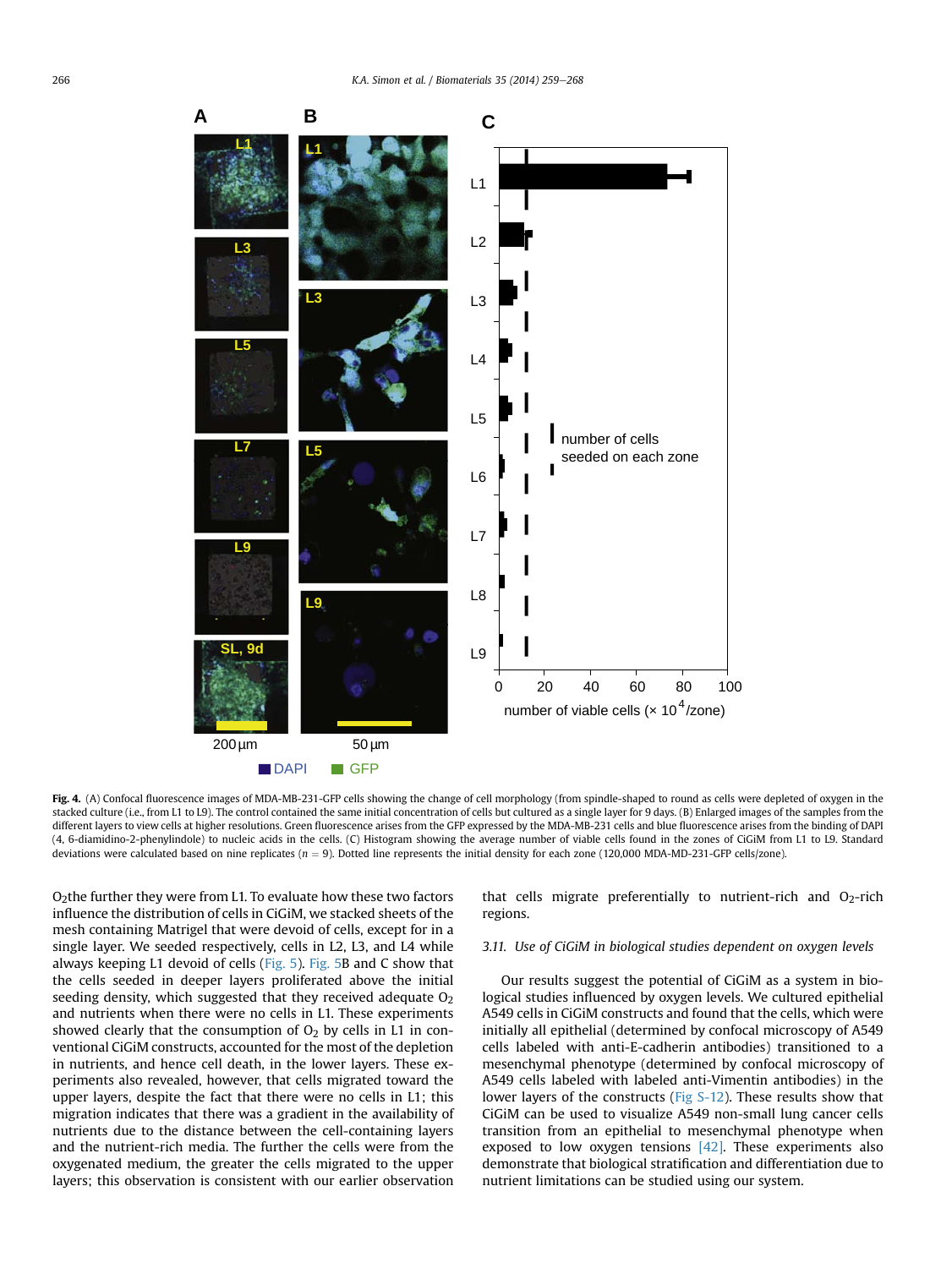<span id="page-8-0"></span>

Fig. 5. Invasion set-up for MDA-MB-231 cells using multi-zone, polymer-based system. (A) Scheme for the invasion set-up. Sheets of the multi-zone mesh sheets were stacked such that only one layer contained the cells ("cell-containing layers"), while the rest of the layers only contained Matrigel ("gel-only layers"). In layers which contain cells, we seeded a suspension of MDA-MB-231 cells in Matrigel with an initial seeding concentration is 120,000 cells/zone. The layers were stacked on top of a cellulose acetate, and cultured for 7 days prior to analysis. (B) Scanned images of calcein-stained zones of CiGiM from L1 to L4 after 7 days of culture and de-stacking. (C) Histogram showing the number of viable cells present in each layer after 7 days of culture as a stack. Standard deviations were calculated based on three replicates ( $n = 3$ ). The black box represents the number of cells initially seeded in the "cell-containing layer" at the start of the experiment.

# 4. Conclusion

This paper describes a new method to pattern hydrophobic barriers by hot pressing a paraffin-based decal onto a hydrophilic polymeric mesh. This approach eliminates the lateral diffusion of O2 from the sides of the stacked 3D constructs that previously complicated the interpretation of analogous experiments using other designs and procedures [\[29,30\]](#page-9-0). Since cells in mesh-based